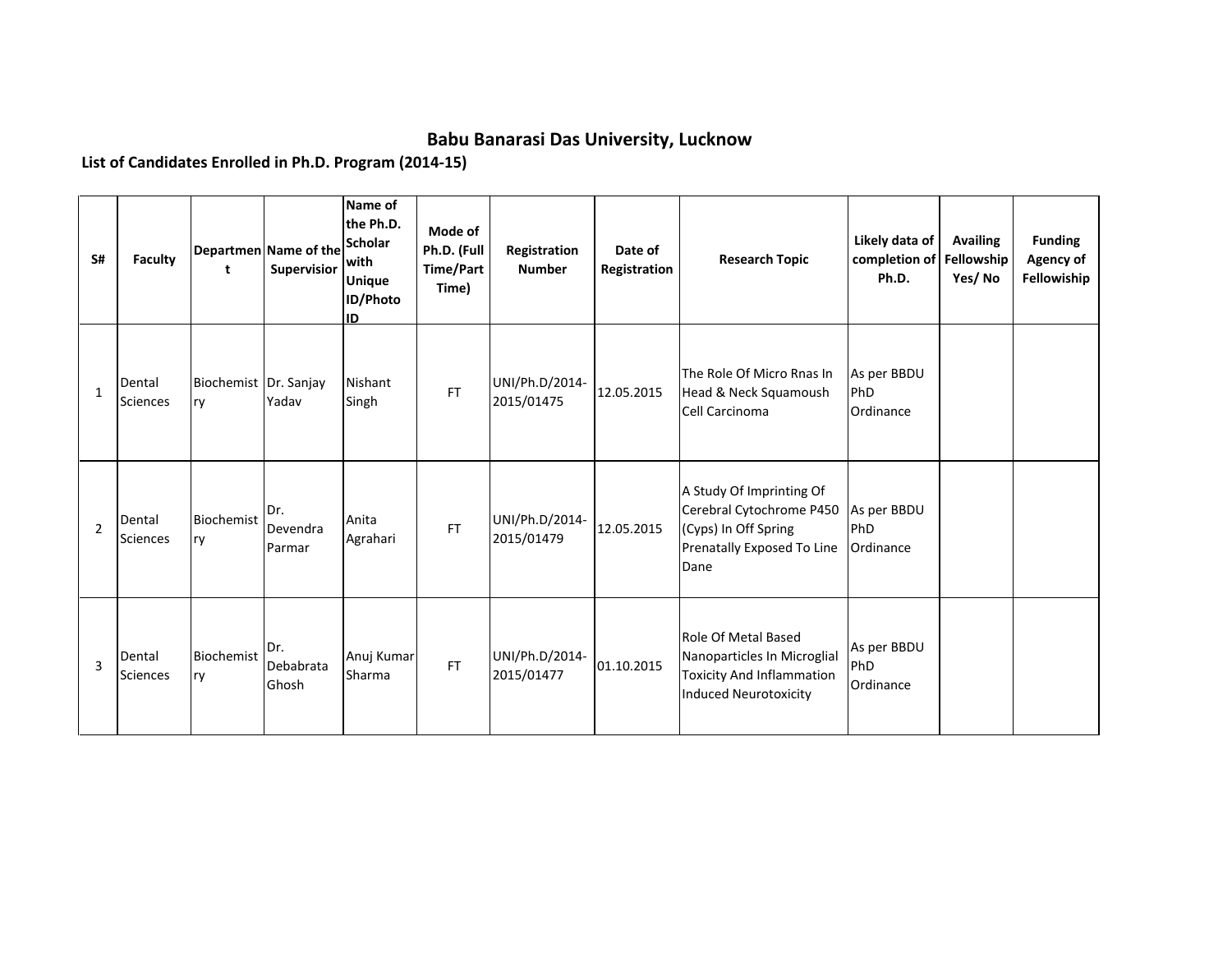| 4              | Dental<br><b>Sciences</b> | Biochemist<br>ry        | Dr.<br>Devendra<br>Parmar   | Tridiv<br>Katiyar      | FT        | UNI/Ph.D/2014-<br>2015/01486 | 12.05.2015 | A Study An Interaction Of<br>Carcinogen Metabolizing<br>Cytochrome P450 (Cyps) &<br><b>Glutathione S-Transferases</b><br>Genotypes With<br><b>Environmental Risk Factors</b><br>In Determining<br>Susceptibility To Head &<br>Neck Cancer (Hnscc) | As per BBDU<br>PhD<br>Ordinance |  |
|----------------|---------------------------|-------------------------|-----------------------------|------------------------|-----------|------------------------------|------------|---------------------------------------------------------------------------------------------------------------------------------------------------------------------------------------------------------------------------------------------------|---------------------------------|--|
| 5              | Dental<br>Sciences        | Biochemist<br>ry        | Dr. Alok<br>Kumar<br>Pandey | Abhishek<br>Kumar Jain | <b>FT</b> | UNI/Ph.D/2014-<br>2015/01478 | 12.05.2015 | Mechanism Of In Vitro And<br>In Vivo Toxicity Induced By<br>Metal And Metal Oxide<br>Nanoparticles                                                                                                                                                | As per BBDU<br>PhD<br>Ordinance |  |
| 6              | Dental<br><b>Sciences</b> | Biochemist Dr. PD<br>ry | Dwivedi                     | Kriti Gupta            | PT        | UNI/Ph.D/2014-<br>2015/01485 | 01.10.2015 | Evaluation Of Anti-Allergic<br>Potential Of Quercetin<br>Nanocrystals In Food<br>Allergy                                                                                                                                                          | As per BBDU<br>PhD<br>Ordinance |  |
| $\overline{7}$ | Dental<br><b>Sciences</b> | Biochemist<br>ry        | Dr. R S Ray                 | Divya<br>Dubey         | <b>FT</b> | UNI/Ph.D/2014-<br>2015/01472 | 07.05.2015 | <b>Ultraviolet Radiation</b><br><b>Induced Phototoxicity</b><br>Mechanism Of Cosmetic<br>Preservatives                                                                                                                                            | As per BBDU<br>PhD<br>Ordinance |  |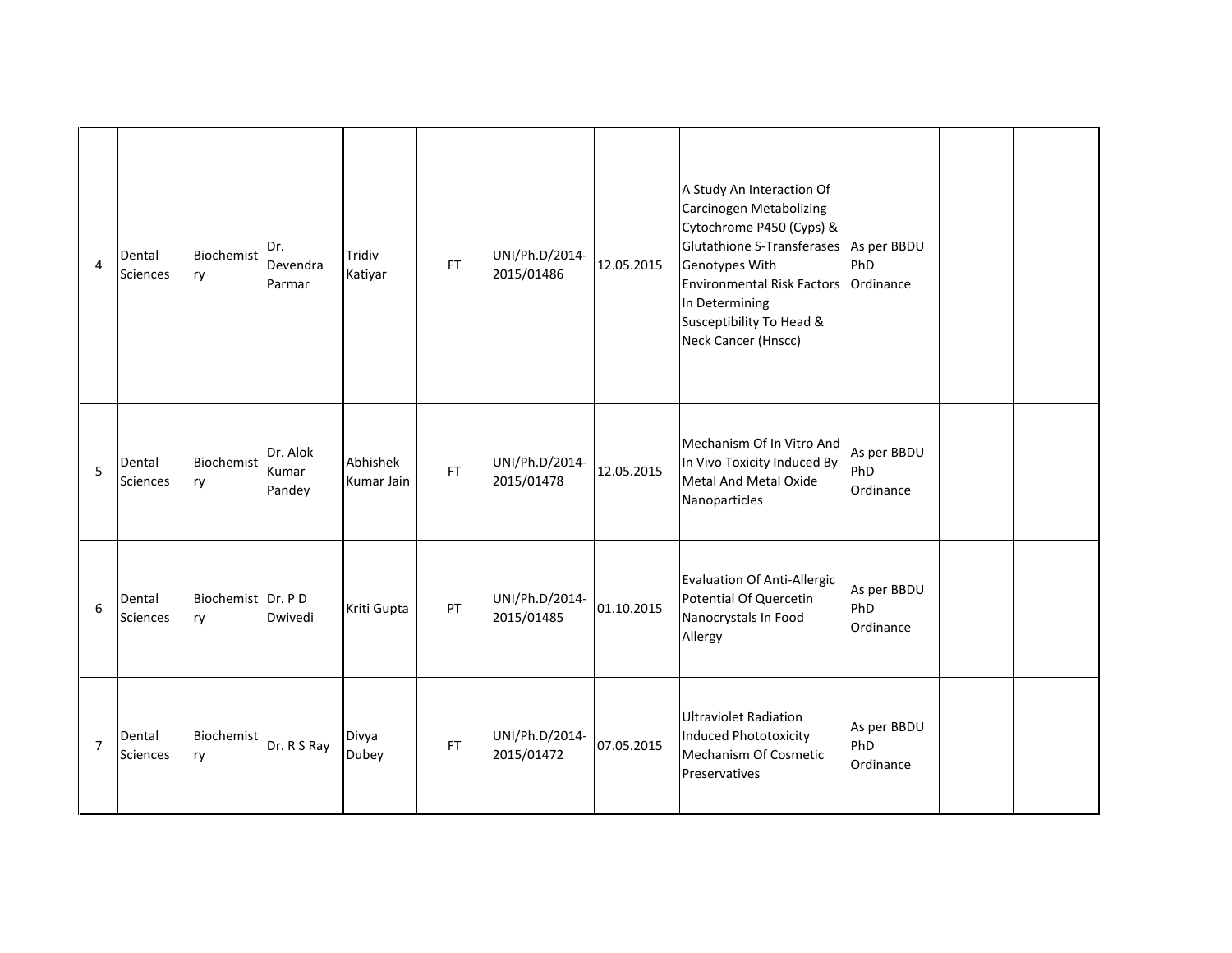| 8  | Dental<br><b>Sciences</b> | <b>Biochemist</b><br>ry                  | Dr. R S Ray                | Dhirendra<br>Singh | <b>FT</b> | UNI/Ph.D/2014-<br>2015/02488 | 07.05.2015 | Oxidative Stress And "Dna"<br>Damage Mediated<br>Photosensitizing<br>Mechanism Of Dye<br>Ingredients Used In<br>Cosmetics  | As per BBDU<br>PhD<br>Ordinance |  |
|----|---------------------------|------------------------------------------|----------------------------|--------------------|-----------|------------------------------|------------|----------------------------------------------------------------------------------------------------------------------------|---------------------------------|--|
| 9  | Engineerin Science &      | Computer<br>Engineerin<br>g              | Dr. V K Singh              | Anurag<br>Tiwari   | PT        | UNI/Ph.D/2014-<br>2015/01490 | 22.05.2015 | Improving search ability of<br>evolutionary multi-<br>objective optimization<br>algorithms in high<br>dimensional problems | As per BBDU<br>PhD<br>Ordinance |  |
| 10 | Engineerin Science &<br>g | Computer<br>Engineerin<br>g              | Dr. V K Singh              | Richa<br>Sharma    | PT        | UNI/Ph.D/2014-<br>2015/01484 | 12.05.2015 | Big data approach for the<br>advancement of Socio &<br>Rural Sector.                                                       | As per BBDU<br>PhD<br>Ordinance |  |
| 11 | Engineerin<br>g           | Computer<br>Science &<br>Engineerin<br>g | Dr.<br>Devendra<br>Agarwal | Sheeba<br>Praveen  | PT        | UNI/Ph.D/2014-<br>2015/01489 | 05.05.2015 | Object oriented full<br>function point analysis<br>(OOFFPA TOOL)                                                           | As per BBDU<br>PhD<br>Ordinance |  |
| 12 | Engineerin                | Computer<br>Science &<br>Engineerin<br>g | Dr.<br>Devendra<br>Agarwal | Nikhat<br>Akhtar   | PT        | UNI/Ph.D/2014-<br>2015/01466 | 16.06.2015 | Bayesian networks based<br>recommendations system<br>for research materials.                                               | As per BBDU<br>PhD<br>Ordinance |  |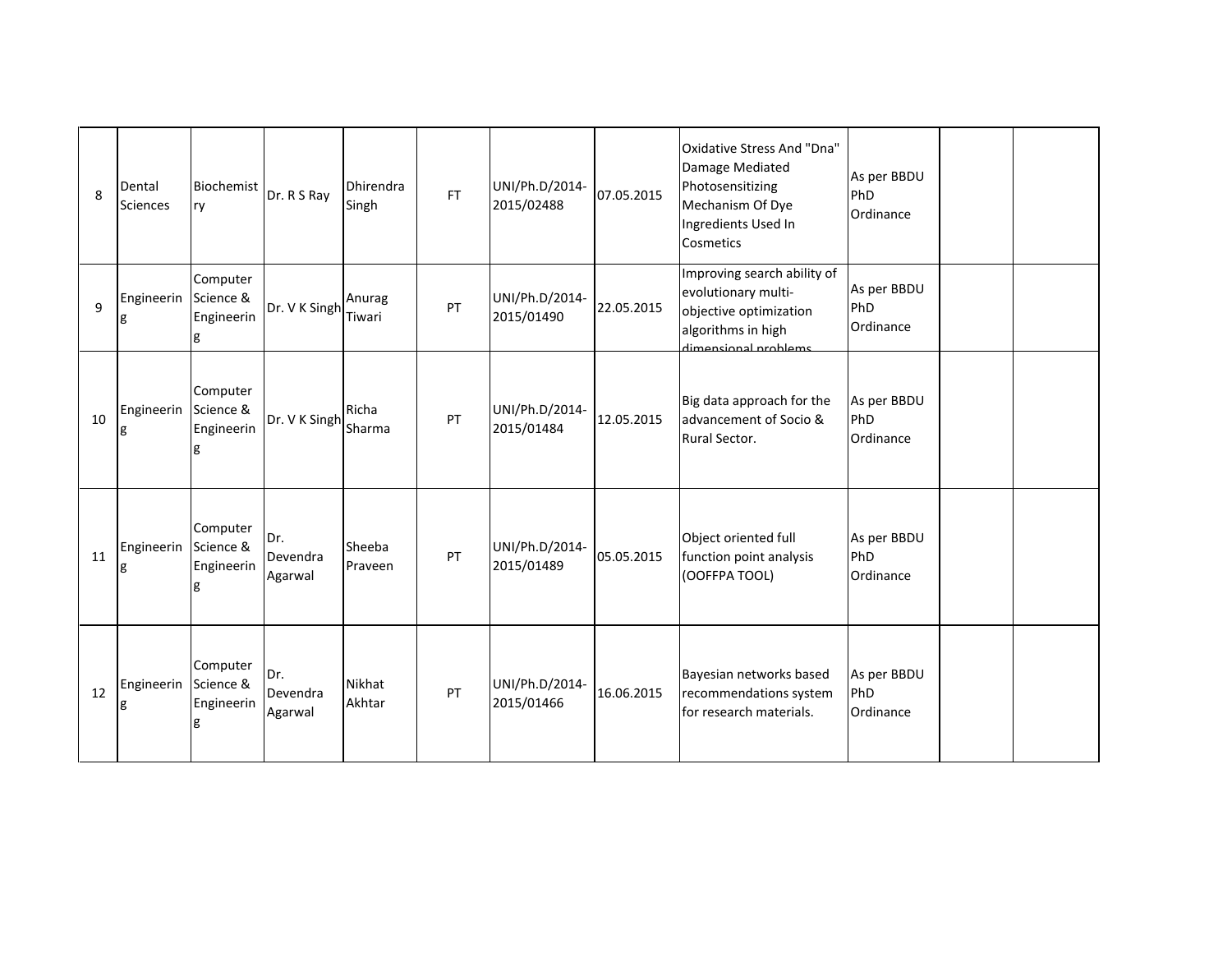| 13 | Manageme Manageme Dr. Sushil<br>nt | nt | Pande   | Wahidul<br>Hasan             | PT        | UNI/Ph.D/2014-<br>2015/02494 | 19.05.2015 | Student's behaviour and<br>satisfaction with service<br>quality of accredited<br>colleges in Banglore.                                                                                                                                             | As per BBDU<br>PhD<br>Ordinance |  |
|----|------------------------------------|----|---------|------------------------------|-----------|------------------------------|------------|----------------------------------------------------------------------------------------------------------------------------------------------------------------------------------------------------------------------------------------------------|---------------------------------|--|
| 14 | Manageme Manageme Dr. Preeti<br>nt | nt | Mishra  | Rashmi<br>Chaudhary          | PT        | UNI/Ph.D/2014-<br>2015/02491 | 16.05.2015 | <b>Cross Section of Expected</b><br>Stock Returns: Evidence<br>From India                                                                                                                                                                          | As per BBDU<br>PhD<br>Ordinance |  |
| 15 | Manageme Manageme Dr. Gaurav<br>nt | nt | Pande   | Montira<br>Aphisiripan<br>ya | <b>FT</b> | UNI/Ph.D/2014-<br>2015/01457 | 18.05.2015 | <b>General Awareness and</b><br>Perception of People<br>Towards Ayurvedic<br>Medicine in Uttar.Pradesh<br>With Special Reference to<br>Kanpur, Varanasi and<br><b>Lucknow Districts</b>                                                            | As per BBDU<br>PhD<br>Ordinance |  |
| 16 | Manageme Manageme Dr. Anchal<br>nt | nt | Rastogi | Sarah Zaidi                  | PT        | UNI/Ph.D/2014-<br>15/02487   | 13.05.2015 | Drivers of Customer Loyalty<br>Towards Banking: An<br>Ascertainment of Intricate<br><b>Relation Between</b><br>Perceived Service Quality,<br>Service Encounters and<br><b>Customer Satisfaction of</b><br>Major Private Banks in<br>Lucknow Region | As per BBDU<br>PhD<br>Ordinance |  |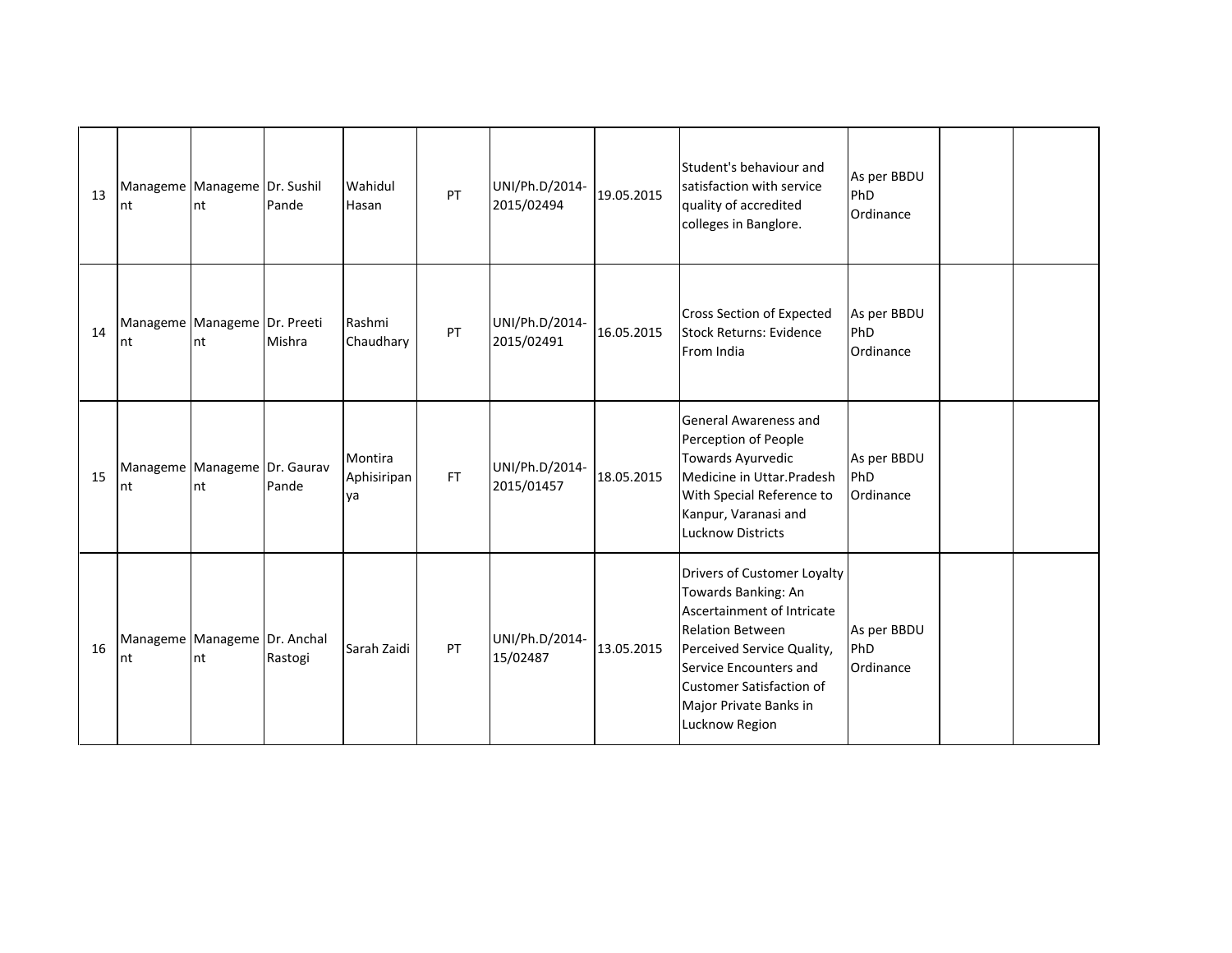| 17 | Manageme Manageme Dr. M K<br>Int          | nt                  | Rastogi                    | Nida Asmat           | PT | UNI/Ph.D/2014-<br>2015/02492 | 15.05.2015 | Globalization and its impact<br>on the work life balance of<br>Indian working women (In<br>information Technology<br>sector with referebnce to<br>units in NCR) | As per BBDU<br>PhD<br>Ordinance |  |
|----|-------------------------------------------|---------------------|----------------------------|----------------------|----|------------------------------|------------|-----------------------------------------------------------------------------------------------------------------------------------------------------------------|---------------------------------|--|
| 18 | Manageme Manageme Dr. M K<br>Int          | nt                  | Rastogi                    | Neelima<br>Deepak    | PT | UNI/Ph.D/2014-<br>2015/02434 | 15.05.2015 | Role and scope of<br>Community Radio in the<br>Women Empowerment in<br>present social-economic<br>scenario                                                      | As per BBDU<br>PhD<br>Ordinance |  |
| 19 | Hotel<br>Manageme<br>nt                   | Food &<br>Nutrition | Dr. Kanchan Nisha<br>Singh | Yadav                | PT | UNI/Ph.D/2014-<br>2015/02468 | 11.05.2015 | Comparative changes in<br>nutritional status in follow-<br>up of ESRD dialysis patients. Ordinance                                                              | As per BBDU<br>PhD              |  |
| 20 | Humanities<br>& Social<br>Sciences        | Sociology           | Dr. Pooja<br>Singh         | Rashmi<br>Singh      | PT | UNI/Ph.D/2014-<br>2015/01463 | 11.05.2015 | Women's experiences of<br>sexual harassment at<br>workplaces, its effects and<br>coping strategies: A<br>sociological study od<br>ucknow City                   | As per BBDU<br>PhD<br>Ordinance |  |
| 21 | <b>Humanities</b><br>& Social<br>Sciences | Psychology          | Dr. Laxmi<br>Vajpayee      | Tanishka S.<br>Safri | PT | UNI/Ph.D/2014-<br>2015/02475 | 13.05.2015 | Emotional Intelligence: A<br>comprative study of<br>children with both parents,<br>children with single parent<br>and orphans.                                  | As per BBDU<br>PhD<br>Ordinance |  |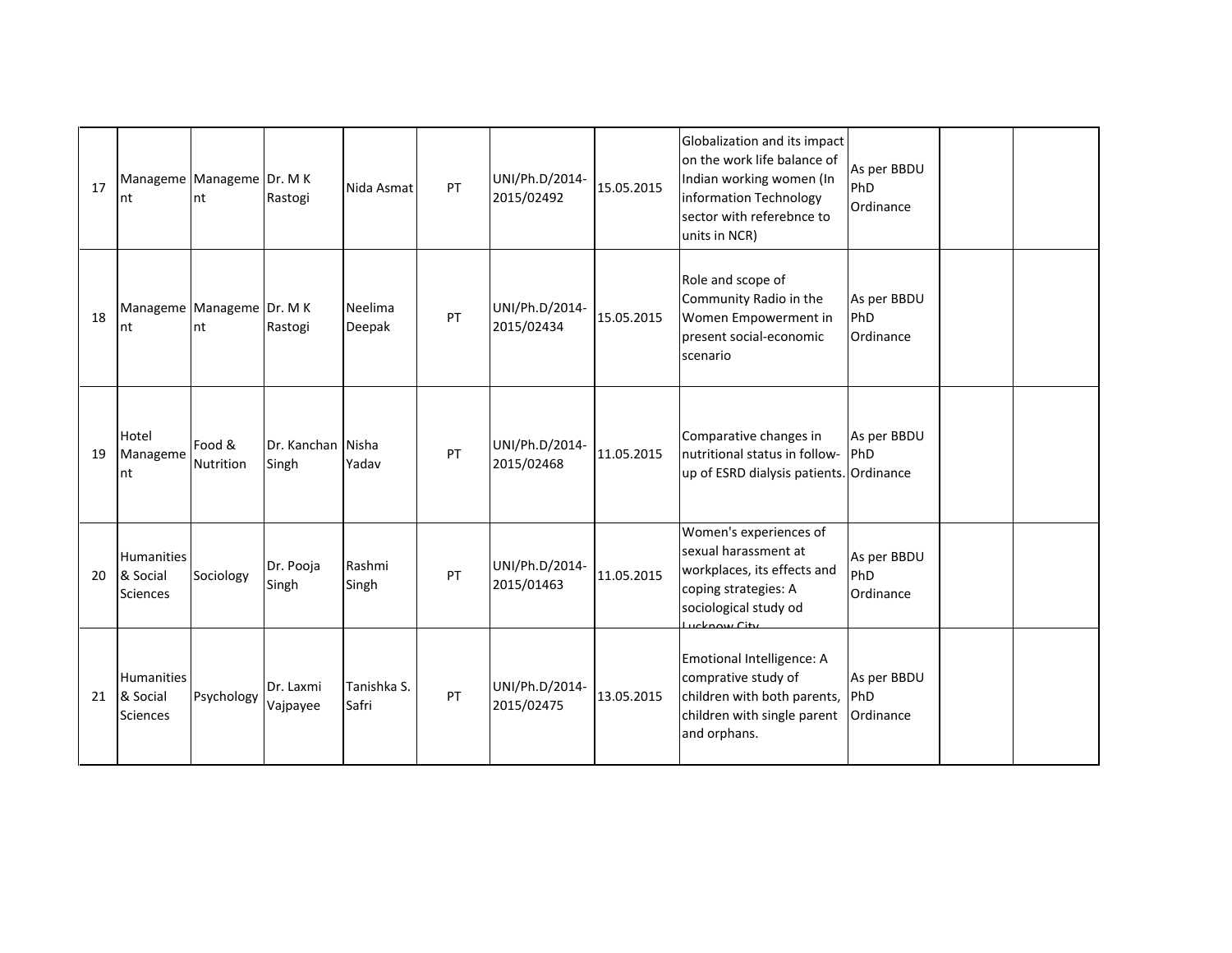| 22 | <b>Humanities</b><br>& Social<br>Sciences        | Psychology Anshubhi | Dr.<br><b>Bahadur</b>           | Sandhya<br>Pandey     | PT        | UNI/Ph.D/2014-<br>2015/01460 | 12.05.2015 | Self efficacy, self esteem<br>and achievement<br>motivation among college<br>students.                                             | As per BBDU<br>PhD<br>Ordinance |  |
|----|--------------------------------------------------|---------------------|---------------------------------|-----------------------|-----------|------------------------------|------------|------------------------------------------------------------------------------------------------------------------------------------|---------------------------------|--|
| 23 | <b>Humanities</b><br>& Social<br>Sciences        | Psychology          | Dr. Laxmi<br>Vajpayee           | Akta<br>Tripathi      | <b>FT</b> | UNI/Ph.D/2014-<br>2015/02479 | 13.05.2015 | Psycho-yogic interventions<br>for cognitive flexibility, and<br>mental health in<br>adolescents: a randomized<br>controlled study. | As per BBDU<br>PhD<br>Ordinance |  |
| 24 | Humanities<br>& Social<br>Sciences               | English             | Dr. Archana<br>Durgesh<br>Verma | Ajay Kumar<br>Bajpaye | PT        | UNI/Ph.D/2014-<br>2015/01461 | 08.05.2015 | Post-Colonialism in the<br>select novels of Ngugi Wa<br>Thiong'o.                                                                  | As per BBDU<br>PhD<br>Ordinance |  |
| 25 | <b>Humanities</b><br>& Social<br><b>Sciences</b> | English             | Dr. Archana<br>Durgesh<br>Verma | Ekta<br>Sawhney       | PT        | UNI/Ph.D/2014-<br>2015/01469 | 11.05.2015 | The essence of Spirituality<br>in the select works of<br>Emerson & Vivekananda: A<br>Comparative Study                             | As per BBDU<br>PhD<br>Ordinance |  |
| 26 | <b>Humanities</b><br>& Social<br>Sciences        | English             | Dr. Archana<br>Durgesh<br>Verma | Shobhna<br>Singh      | FT.       | UNI/Ph.D/2014-<br>2015/01483 | 06.05.2015 | A study of female Psyche in As per BBDU<br>the select novels of Marget PhD<br>Atwood.                                              | Ordinance                       |  |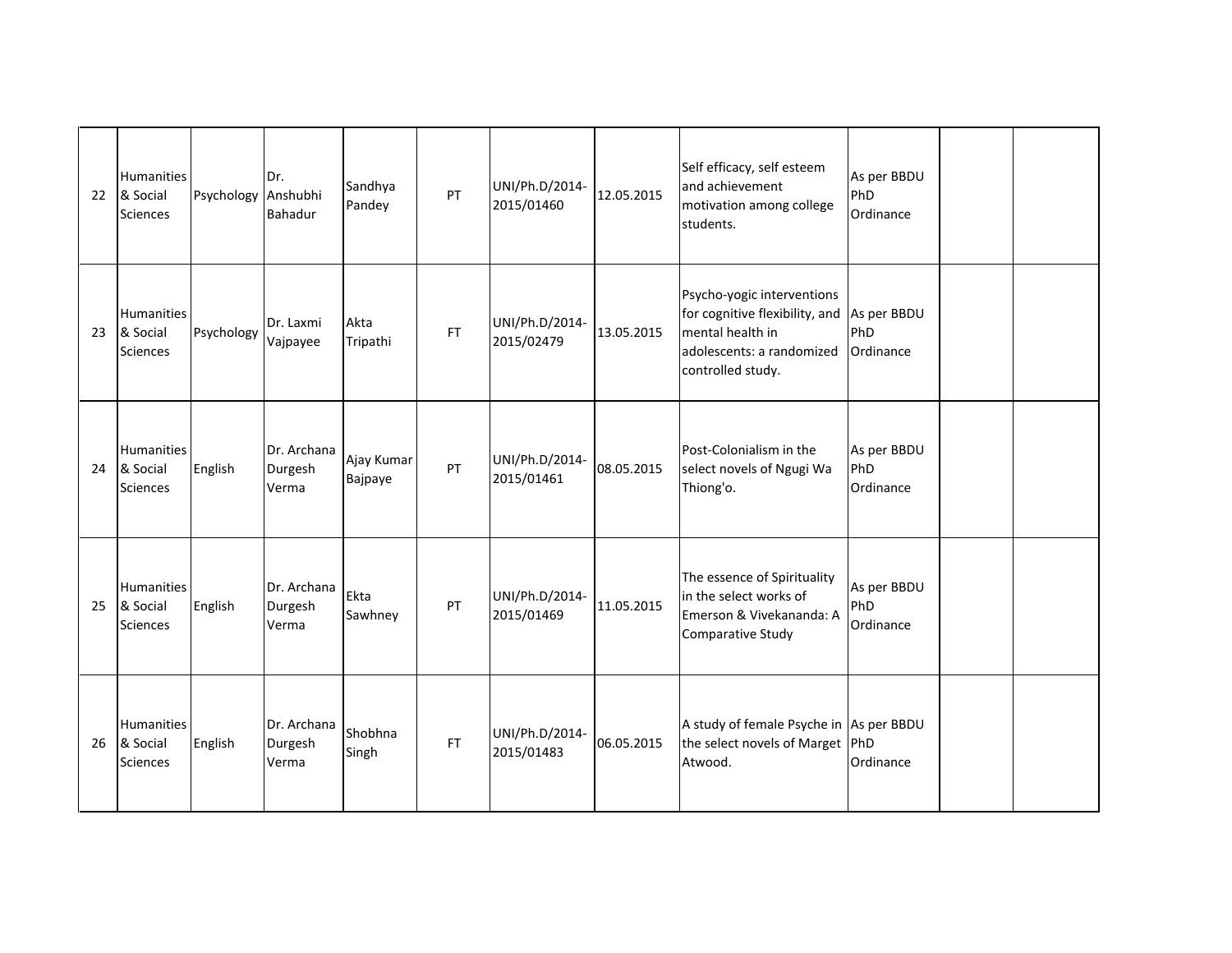| 27 | <b>Humanities</b><br>& Social<br>Sciences | English                       | Dr. Bishun<br>Kumar                  | Sonia<br>Awasthi | PT | UNI/Ph.D/2014-<br>2015/01481 | 13.05.2015 | Plays of Mahesh Dattani<br>and Rana Bose: A<br>compartive analysis.                       | As per BBDU<br>PhD<br>Ordinance |  |
|----|-------------------------------------------|-------------------------------|--------------------------------------|------------------|----|------------------------------|------------|-------------------------------------------------------------------------------------------|---------------------------------|--|
| 28 | Humanities<br>& Social<br>Sciences        | English                       | Dr. Bishun<br>Kumar                  | Kalpana<br>Singh | PT | UNI/Ph.D/2014-<br>2015/01480 | 15.05.2015 | Critiquing corporate<br>culture: A study of Chetan<br>Bhagat's novels.                    | As per BBDU<br>PhD<br>Ordinance |  |
| 29 | Pharmaceu Pharmaceu<br>tical<br>Science   | tical<br>Science              | Dr. Harinath<br>Dwivedi              | Kalpana          | PT | UNI/Ph.D/2014-<br>2015/02480 | 11.05.2015 | Nanoparticle based drug<br>delivery system for<br>treatment of tuberculosis.              | As per BBDU<br>PhD<br>Ordinance |  |
| 30 | Pharmaceu<br>tical<br>Science             | Pharmaceu<br>tical<br>Science | Dr. Manjul<br>Pratap Singh Chaudhary | Sushma           | FT | UNI/Ph.D/2014-<br>2015/02472 | 13.05.2015 | Preparetion, Evaluation and<br>optimization of<br>nanoparticles using natural<br>polymer. | As per BBDU<br>PhD<br>Ordinance |  |
| 31 | Pharmaceu   Pharmaceu<br>tical<br>Science | tical<br>Science              | Dr. Manjul<br>Pratap Singh Kushwaha  | Anjali           | PT | UNI/Ph.D/2013-<br>2014/02288 | 11.05.2015 | To study the effect of<br>natural excipients on<br>bioavailability of drug.               | As per BBDU<br>PhD<br>Ordinance |  |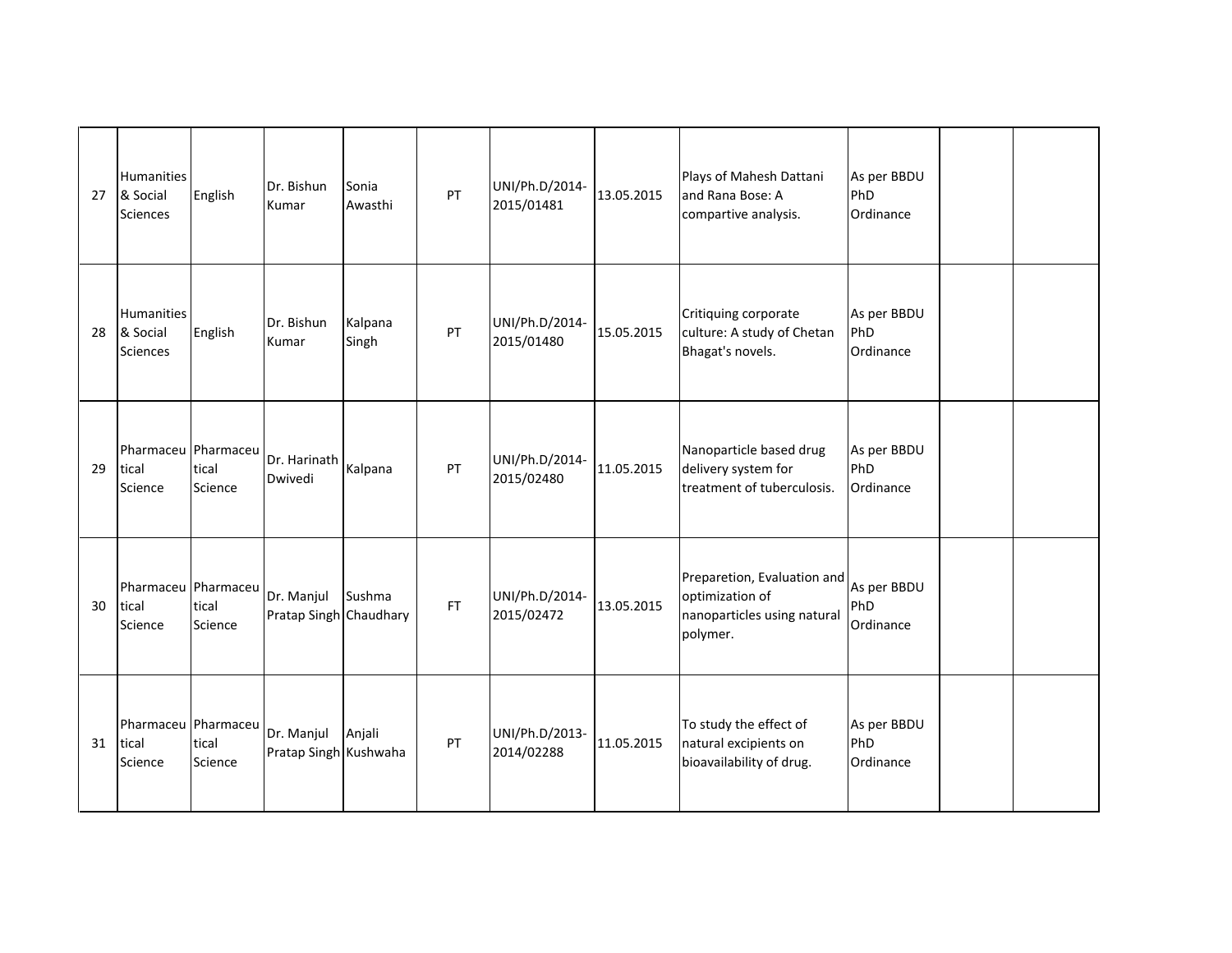| 32 | Pharmaceu Pharmaceu<br>tical<br>Science           | tical<br>Science    | Dr. Manjul<br><b>Pratap Singh</b> | Mayank<br>Kulshresht<br>lha | PT | UNI/Ph.D/2014-<br>2015/02473 | 12.05.2015 | Pharmacological studies on As per BBDU<br>some selected Indian<br><b>Medicinal Plants.</b>                               | PhD<br>Ordinance                |  |
|----|---------------------------------------------------|---------------------|-----------------------------------|-----------------------------|----|------------------------------|------------|--------------------------------------------------------------------------------------------------------------------------|---------------------------------|--|
| 33 | Computer<br>Application Application Devendra<br>S | Computer Dr.<br>l S | Agarwal                           | Anshul<br>Mishra            | PT | UNI/Ph.D/2014-<br>2015/01471 | 12.05.2015 | <b>Extension of data</b><br>dictionary.                                                                                  | As per BBDU<br>PhD<br>Ordinance |  |
| 34 | Legal<br><b>Studies</b>                           | Law                 | Dr. Aditya<br>Veer Singh          | Rajesh<br>Kumar             | PT | UNI/Ph.d/2014-<br>2015/02477 | 12.05.2015 | New emerging trends with<br>regard to copyright<br>management                                                            | As per BBDU<br>PhD<br>Ordinance |  |
| 35 | Education                                         | Education           | Dr. Meena<br>Yadav                | Pooja<br>Gupta              | PT | UNI/Ph.D/2014-<br>2015/02474 | 14.05.2015 | A study of professional<br>commitment of te primary<br>school teachers in relation<br>to their organizational<br>climate | As per BBDU<br>PhD<br>Ordinance |  |
| 36 | Education                                         | Education           | Dr. Ritu<br>Sharma                | Masroor<br>Fatima           | PT | UNI/Ph.D/2014-<br>2015/02497 | 13.05.2015 | A comprative study of<br>aggression, adjustment and<br>interest of delinquents and<br>non-delinquents.                   | As per BBDU<br>PhD<br>Ordinance |  |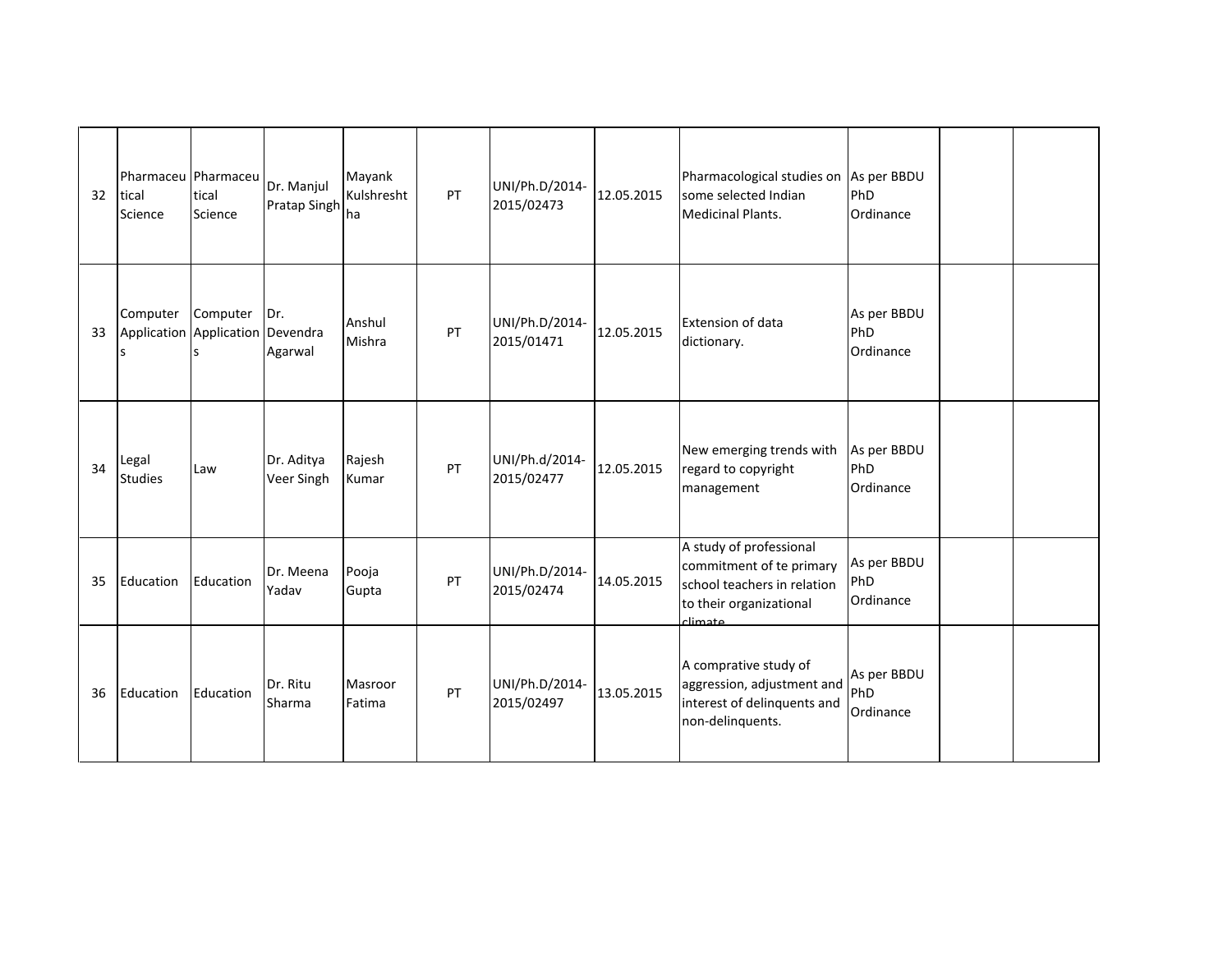| 37 | Education                               | Physical<br>Education         | Dr. G K<br>Dubey                 | Seema<br>Pandey      | PT        | UNI/Ph.D/2014-<br>2015/02483 | 22.05.2015 | Comprative study of<br>personality traits and<br>adjustment among military<br>persons, teachers and<br>sports persons working in<br>Lucknow district.                                     | As per BBDU<br>PhD<br>Ordinance |  |
|----|-----------------------------------------|-------------------------------|----------------------------------|----------------------|-----------|------------------------------|------------|-------------------------------------------------------------------------------------------------------------------------------------------------------------------------------------------|---------------------------------|--|
| 38 | Education                               | Physical<br>Education         | Dr. GK<br>Dubey                  | Gurdeep<br>Singh     | PT        | UNI/Ph.D/2014-<br>2015/02476 | 22.05.2015 | A comprative study of<br>lifestyle assesment among<br>sports achivers, non<br>achivers & sedentary<br>peoples of Lucknow district.                                                        | As per BBDU<br>PhD<br>Ordinance |  |
| 39 | Engineerin                              | Mechanical<br>Engineerin<br>g | Dr. Ravindra Sunil<br>Nath Yadav | Kumar                | PT        | UNI/Ph.D/2014-<br>2015/00014 | 12.10.2015 | Experimental studies on<br>duplex turning of advanced<br>material using Indigeous<br>Setup                                                                                                | As per BBDU<br>PhD<br>Ordinance |  |
| 40 | Manageme   Manageme   Dr. Anchal<br>Int | nt                            | Rastogi                          | Garima<br>Srivastava | <b>FT</b> | UNI/Ph.D/2014-<br>2015/00001 | 01.10.2015 | A Study of e-HRM and its<br>Role in Organization<br><b>Effectiveness with</b><br>reference to Private Sector<br>banks of Lucknow and<br>Connur City                                       | As per BBDU<br>PhD<br>Ordinance |  |
| 41 | Manageme Manageme Dr. Preeti<br>nt      | nt                            | Mishra                           | <b>Ritu Singh</b>    | PT        | UNI.Ph.D/2014-<br>15/00019   | 01.10.2015 | A Study on Impact of Self<br>Help Group- Bank linkage<br>program on Improvement<br>in Credit facilities and<br>Income growth of<br><b>Economically Weaker</b><br>Section in Uttar Pradesh | As per BBDU<br>PhD<br>Ordinance |  |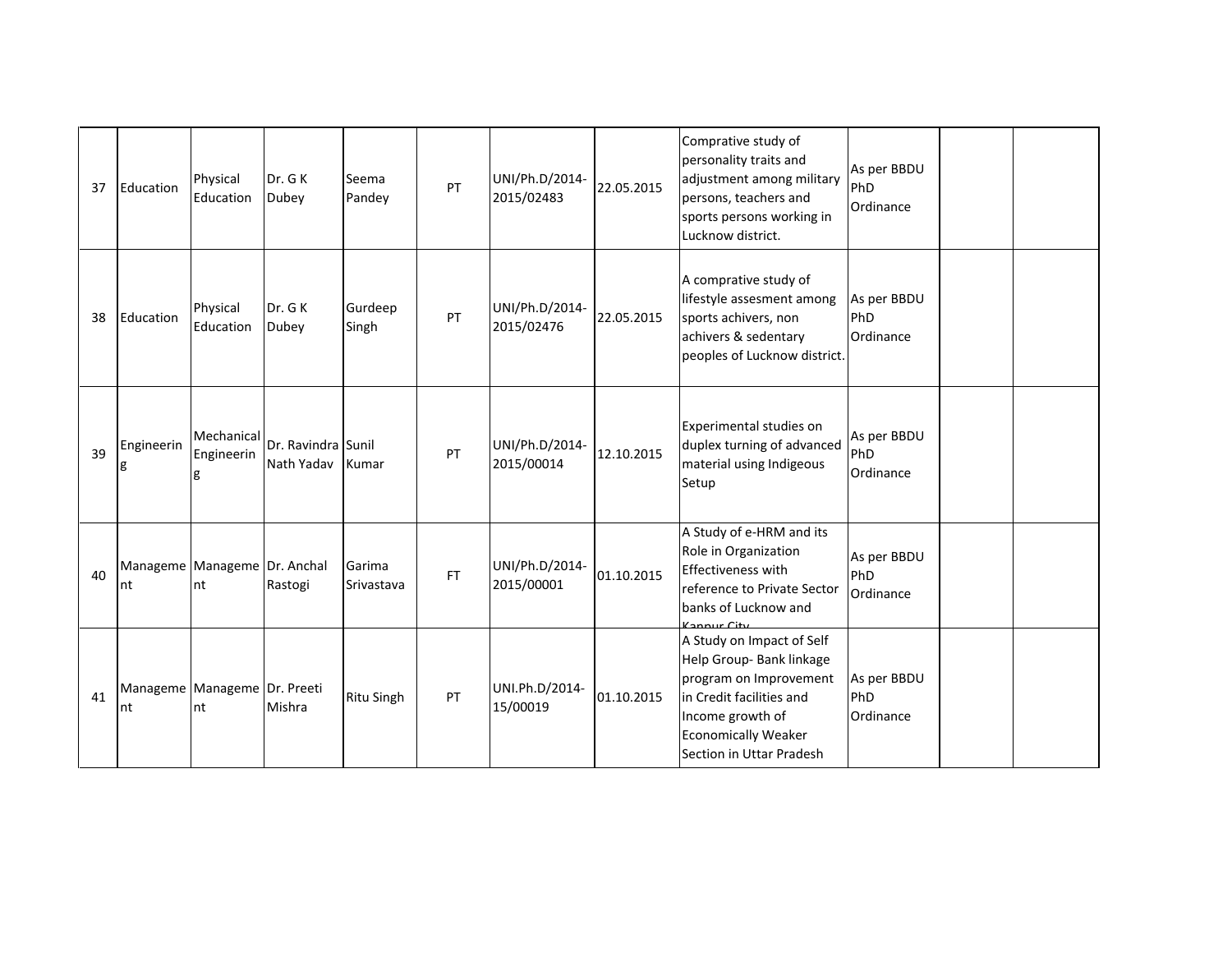| 42 | Manageme Manageme Dr. Preeti<br>Int | nt                        | Mishra                                             | Yasir Bin<br>Hasan    | PT        | UNI/Ph.D/2014-<br>15/00025   | 01.10.2015 | Analysis of Value creation<br>through financial synergies<br>from merger and<br>acquisition in Indian<br>banking Sector                                                                      | As per BBDU<br>PhD<br>Ordinance |  |
|----|-------------------------------------|---------------------------|----------------------------------------------------|-----------------------|-----------|------------------------------|------------|----------------------------------------------------------------------------------------------------------------------------------------------------------------------------------------------|---------------------------------|--|
| 43 | Dental<br><b>Sciences</b>           | Dental<br><b>Sciences</b> | Dr. Deepak<br>Kumar                                | Pankaj<br>Kukreja     | PT        | UNI.Ph.D/2014-<br>15/00027   | 01.10.2015 | Immediate Fat Grafting In<br>Unilateral Primary Cleft Lip<br><b>Using Fat Aspirated From</b><br>The Buccal Fat Pad As A<br>Free Graft- A Prospective<br>Controlled Study                     | As per BBDU<br>PhD<br>Ordinance |  |
| 44 | Dental<br>Sciences                  | Dental<br><b>Sciences</b> | Dr. Vivek<br>Govila                                | Bhavna Jha<br>Kukreja | PT        | UNI.Ph.D/2014-<br>15/00026   | 01.10.2015 | Regenration Of Periodontal<br><b>Ligament Fibres Around</b><br>Mini Dental Implants And<br>Their Attachment To Bone<br>In An Animal Model-A<br>Radiographic And<br><b>Histological Study</b> | As per BBDU<br>PhD<br>Ordinance |  |
| 45 | Dental<br><b>Sciences</b>           | ry                        | Dr.<br>Biochemist Sanghamitra<br>Bandyopadh<br>yay | Juhi Misha            | <b>FT</b> | UNI/Ph.D/2014-<br>2015/00004 | 01.10.2015 | Studies On The Signaling<br>Mechanism Of<br>Neurodegeneration In<br>Hypothyroidism                                                                                                           | As per BBDU<br>PhD<br>Ordinance |  |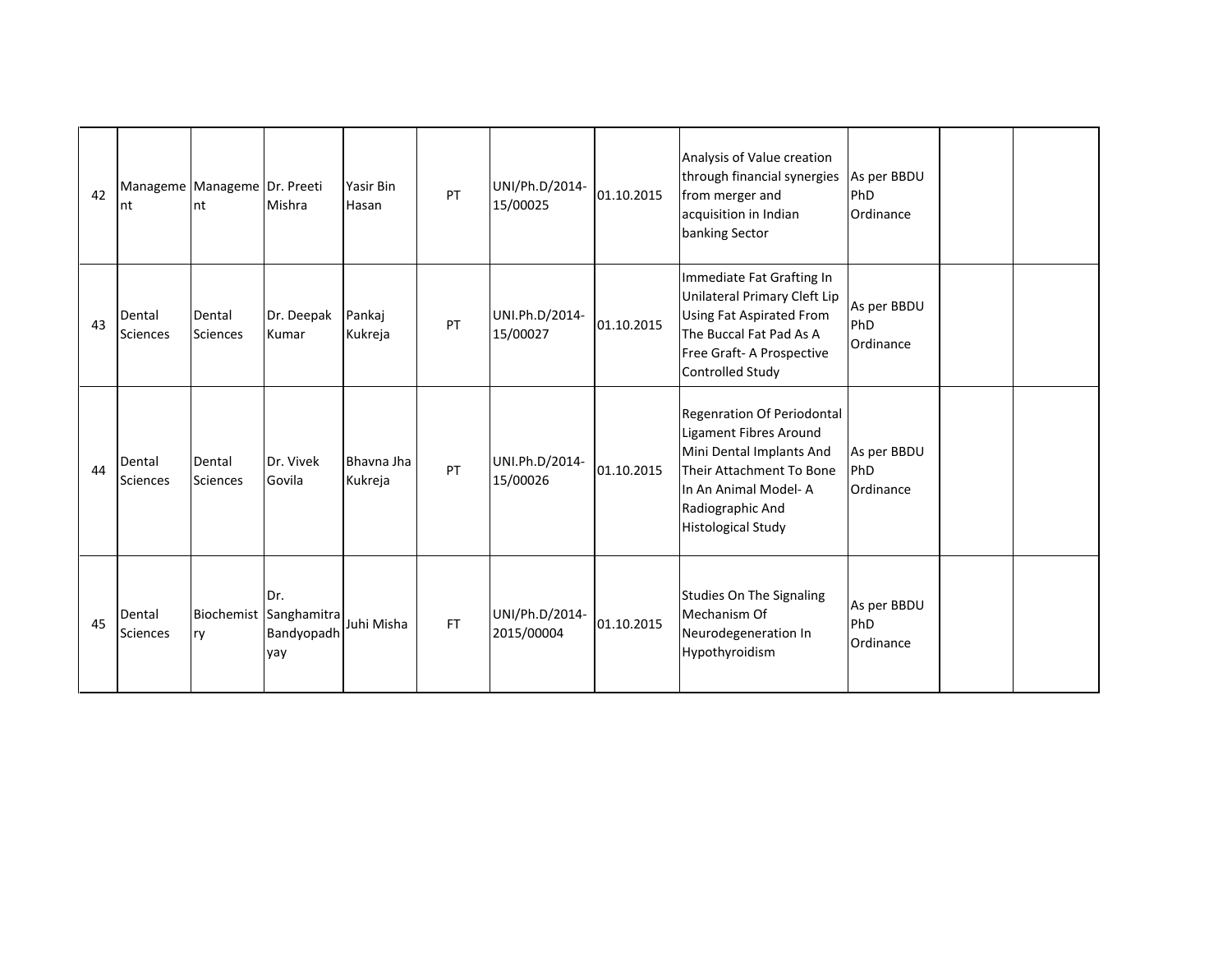| 46 | Dental<br><b>Sciences</b> | Biochemist<br>ry           | Dr. R.S. Ray               | Ajeet<br>Kumar<br>Srivastava | <b>FT</b> | UNI/Ph.D/2014-<br>2015/00017 | 01.10.2015 | <b>Idntification Of</b><br><b>Photosensitive Marker</b><br><b>Genes And Proteins</b><br>Involved In Pahs<br>Phototoxicity                         | As per BBDU<br>PhD<br>Ordinance |  |
|----|---------------------------|----------------------------|----------------------------|------------------------------|-----------|------------------------------|------------|---------------------------------------------------------------------------------------------------------------------------------------------------|---------------------------------|--|
| 47 | Dental<br><b>Sciences</b> | Biochemist Dr. Poona<br>ry | Kakkar                     | Alpana<br>Mathur             | <b>FT</b> | UNI/Ph.D/2014-<br>2015/00005 | 01.10.2015 | Role Of Impaired Nrf2<br><b>Activation In The</b><br>Pahogenesis Of<br>Hyperglycemia Induced<br><b>Oxidative Diabetic</b><br>Nephropathy          | As per BBDU<br>PhD<br>Ordinance |  |
| 48 | Dental<br>Sciences        | Biochemist Dr. Vikas<br>ry | Srivastava                 | Ratnakar<br>Tiwari           | <b>FT</b> | UNI/Ph.D/2014-<br>2015/00002 | 01.10.2015 | <b>Silver Nano Particles</b><br>Mediated Tixicity In<br>Kidneys: Understanding The PhD<br><b>Underlying Cellular And</b><br>Epigenetic Mechanisms | As per BBDU<br>Ordinance        |  |
| 49 | Dental<br>Sciences        | Biochemist<br>ry           | Dr.<br>Satyakam<br>Patnaik | Neeraj<br>Kumar<br>Verma     | <b>FT</b> | UNI/Ph.D/2014-<br>2015/00009 | 01.10.2015 | Design, Development And<br><b>Bio-Evulation Of Stimuli</b><br>Responsivel Polymeric<br>Nonomaterials For<br><b>Biomedical Application</b>         | As per BBDU<br>PhD<br>Ordinance |  |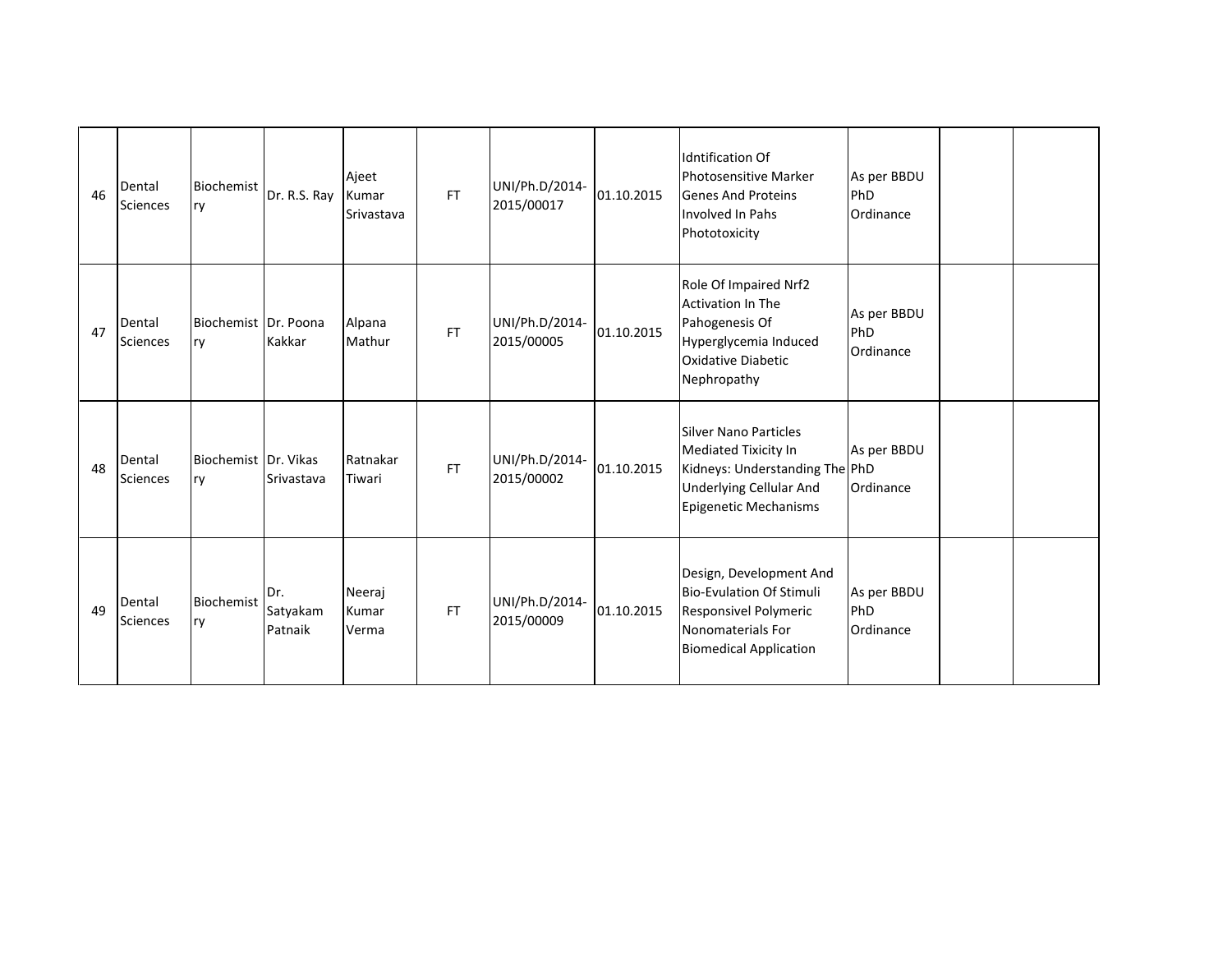| 50 | Dental<br>Sciences        | Biochemist Dr. Aruna<br>ry | Satish                        | Nida Moin         | FT.       | UNI/Ph.D/2014-<br>2015/00006 | 01.10.2015 | Ecotoxicological<br>Prospective Of Synthtic B-<br>Triketone Herbicides In<br>Caenorhabditis Elegans                                                                          | As per BBDU<br>PhD<br>Ordinance |  |
|----|---------------------------|----------------------------|-------------------------------|-------------------|-----------|------------------------------|------------|------------------------------------------------------------------------------------------------------------------------------------------------------------------------------|---------------------------------|--|
| 51 | Dental<br>Sciences        | Biochemist<br>ry           | Dr.<br>Devendra<br>Parmar     | Feza Hasan        | <b>FT</b> | UNI/Ph.D/2014-<br>2015/00007 | 01.10.2015 | A Study On Expression<br>Profiling Of Drug<br>Metabolizing Enzyme In<br>Peripheral Blood In<br>Tobacco Induced Head And<br>Neck Squamous Cell                                | As per BBDU<br>PhD<br>Ordinance |  |
| 52 | Dental<br><b>Sciences</b> | Biochemist<br>ry           | Dr.<br>Devendra<br>Parmar     | Mahadeo<br>Kumar  | FT        | UNI/Ph.D/2014-<br>2015/00015 | 01.10.2015 | Genetic Analysis Of Mouse<br><b>Strains Using Microsatellite</b><br><b>Markers And Their</b><br>Application In Quantitive<br>Trait Loci Detection Of Lipid<br>Traits In Mice | As per BBDU<br>PhD<br>Ordinance |  |
| 53 | Dental<br>Sciences        | Biochemist<br>ry           | Dr.<br>Shailendra<br>K. Gupta | Nivedita<br>Singh | <b>FT</b> | UNI/Ph.D/2014-<br>2015/00008 | 01.10.2015 | Investigating Regulatory<br>Motifs In Metastatic<br><b>Melanoma Using Systems</b><br><b>Biology Approaches</b>                                                               | As per BBDU<br>PhD<br>Ordinance |  |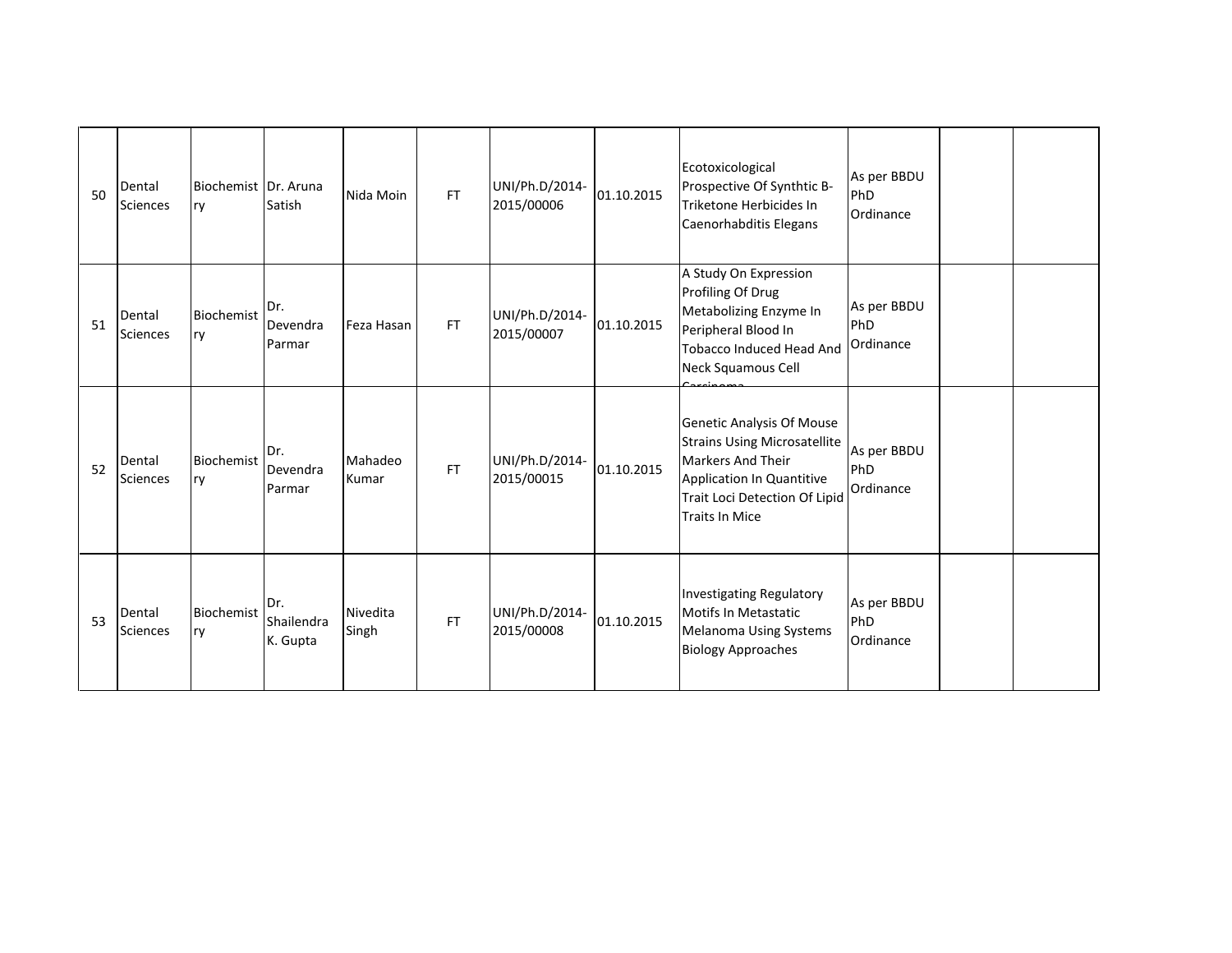| 54 | Dental<br><b>Sciences</b> | Biochemist Dr. Rajnish<br>ry | Chaturvedi                  | Ankit<br>Tandon    | FT.       | UNI/Ph.D/2014-<br>2015/00003 | 01.10.2015 | Neuro Protective Role Of<br><b>Curcumin Against</b><br><b>Enviromental Toxicant</b><br>Bisphenol- A (Bpa)<br>Mediated Effect In The Rat<br>Brain: Cellular And<br>Molecular Mechanism                                            | As per BBDU<br>PhD<br>Ordinance |  |
|----|---------------------------|------------------------------|-----------------------------|--------------------|-----------|------------------------------|------------|----------------------------------------------------------------------------------------------------------------------------------------------------------------------------------------------------------------------------------|---------------------------------|--|
| 55 | Dental<br><b>Sciences</b> | Biochemist Dr. N.<br>ry      | Manickam                    | Raj Kumar<br>Regar | <b>FT</b> | UNI/Ph.D/2014-<br>2015/00013 | 01.10.2015 | Comparative<br>Metagenomics To Explore<br>Antibiotic<br>Resistance/Functional<br><b>Genes And Characterization</b><br>Of Culturable<br>Biodegradative Bacteria<br>From Contaminated<br>Environments                              | As per BBDU<br>PhD<br>Ordinance |  |
| 56 | Dental<br><b>Sciences</b> | Biochemist<br>ry             | Dr. C.<br>Kesavchandr<br>an | Amarnath<br>Singh  | FT        | UNI/Ph.D/2014-<br>2015/00018 | 01.10.2015 | <b>Exposure Assessment Of</b><br>Commercial Kitchen Indoor<br>Air Pollutants And Its<br><b>Associated Health Risks</b><br>Among Kitchen Workers<br>With A Focus On<br>Polyaromatic Hydrocarbons<br><b>And Particulate Matter</b> | As per BBDU<br>PhD<br>Ordinance |  |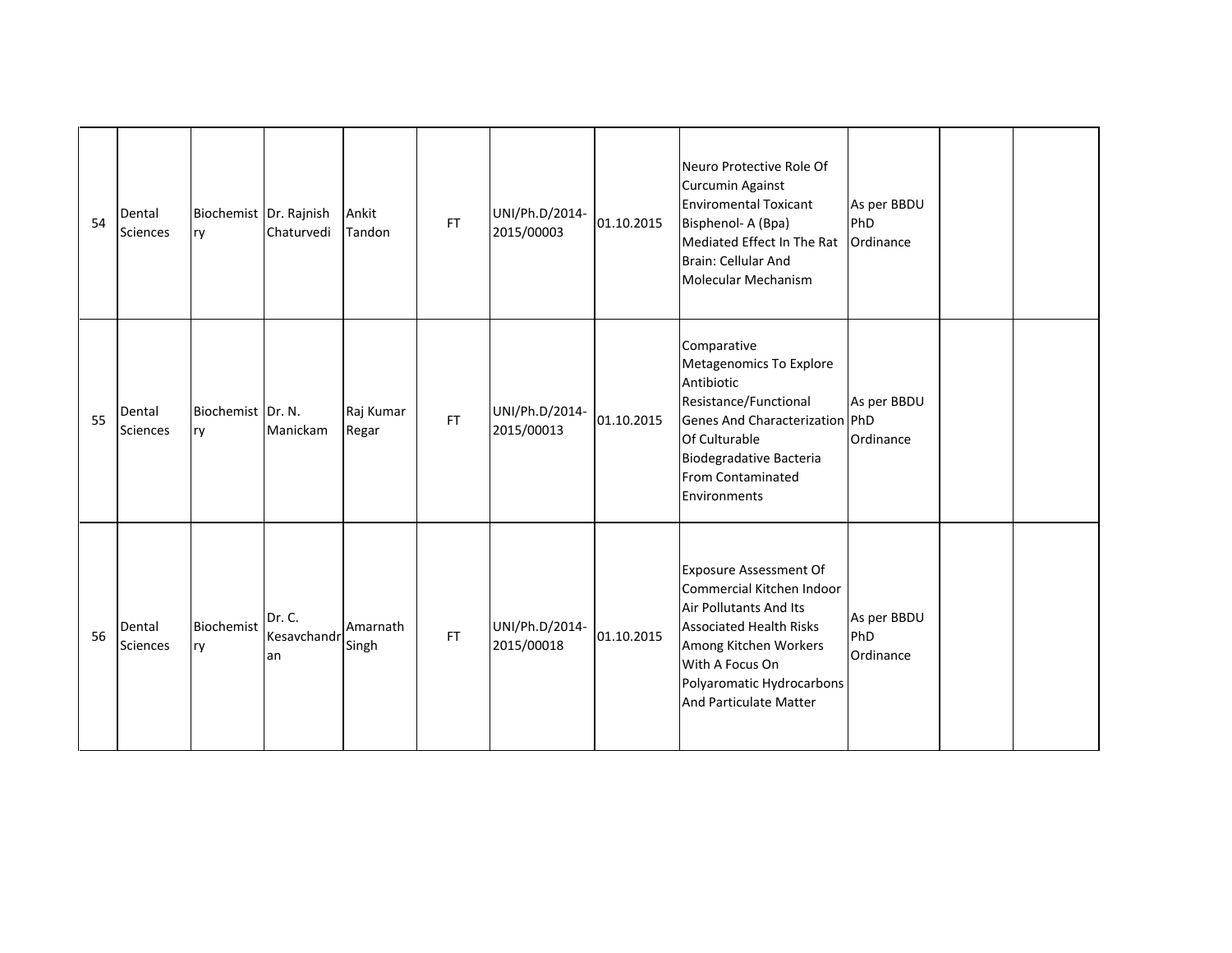| 57 | Education                  | Education                    | Dr. Roli Rai                   | Sajitha<br>Rajan | PT        | UNI/Ph.D/2014-<br>15/00023   | 01.10.2015 | An analytical study of<br>teacher educator's<br>personality traits and<br>attitude towards their<br>profession in relation to<br>learning styles and acdemic<br>achivements among B.Ed<br>students of Self-Financed<br>land Government-Aided<br>Colleges of Lucknow city | As per BBDU<br>PhD<br>Ordinance        |  |
|----|----------------------------|------------------------------|--------------------------------|------------------|-----------|------------------------------|------------|--------------------------------------------------------------------------------------------------------------------------------------------------------------------------------------------------------------------------------------------------------------------------|----------------------------------------|--|
| 58 | Education                  | Education                    | Dr. Kanak<br>Dwivedi           | Ankita<br>Gupta  | PT        | UNI/Ph.D/2014-<br>15/00022   | 05.10.2015 | Teaching effectiveness of<br>teachers of undergraduate<br>colleges in Relation to their<br>Organizational<br>commitment and<br>emotional intelligence                                                                                                                    | As per BBDU<br>PhD<br>Ordinance        |  |
| 59 | Applied<br><b>Sciences</b> | Environme<br>ntal<br>Science | Dr. Ganesh<br>Chandra<br>Kisku | Vinay<br>Kumar   | <b>FT</b> | UNI/Ph.D/2014-<br>2015/00020 | 01.10.2015 | Contamination and<br>Environmental Health Risk<br>Assessment of Gomti River<br>quality at Lucknow City<br>Area                                                                                                                                                           | As per BBDU<br><b>PhD</b><br>Ordinance |  |